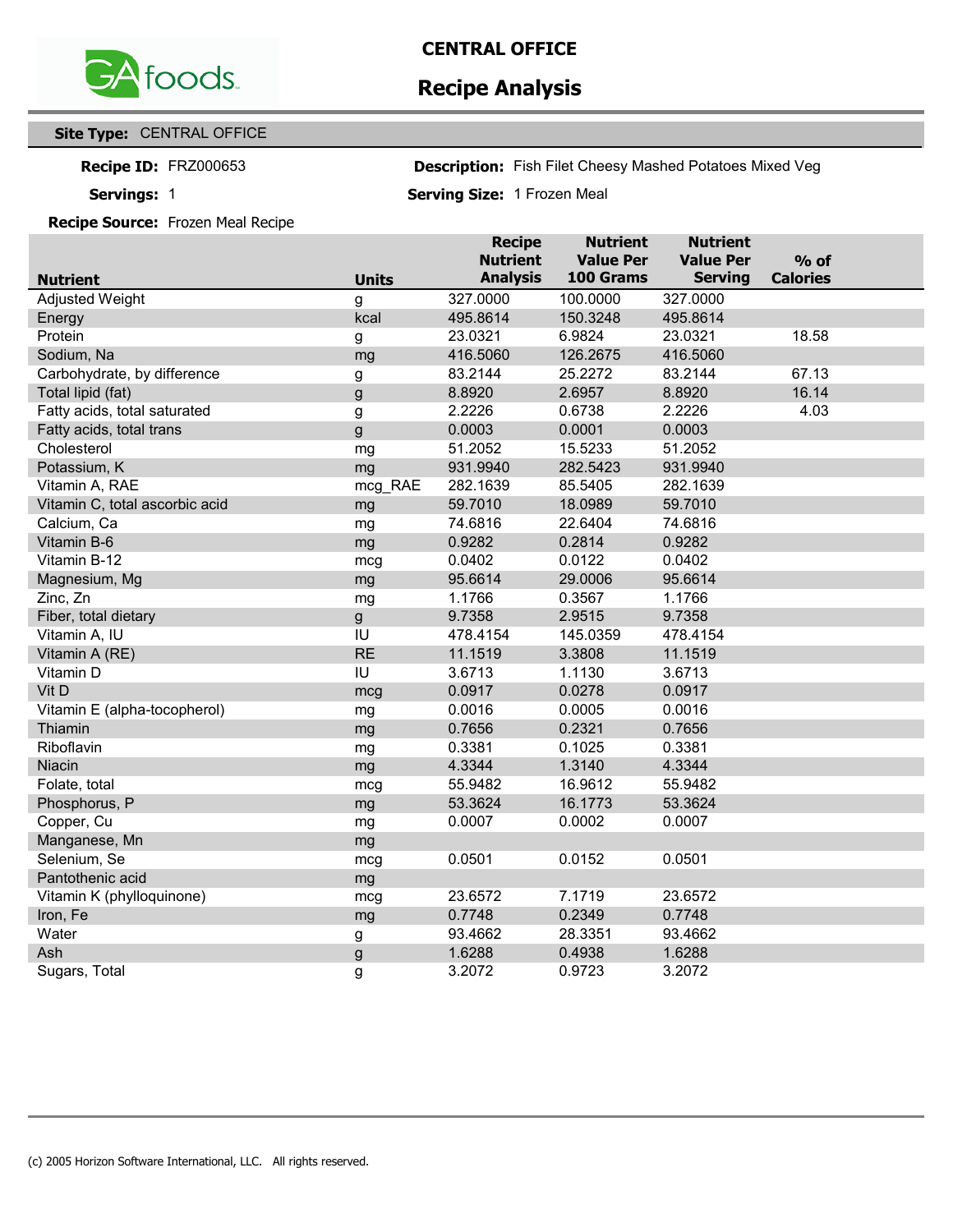

## **CENTRAL OFFICE**

# **Recipe Analysis**

| <b>Meal Pattern</b>          | <b>Unit</b> | <b>Value</b><br><b>Per Serving</b> | <b>Missing</b><br><b>Value</b> |  |
|------------------------------|-------------|------------------------------------|--------------------------------|--|
| <b>Fruits</b>                | Cup         |                                    |                                |  |
| Vegetables, Total            | Cup         | $\bf{0}$                           |                                |  |
| Vegetables, Dark Green       | Cup         |                                    |                                |  |
| Vegetables, Red/Orange       | Cup         | 0                                  |                                |  |
| Vegetables, Legumes          | Cup         |                                    |                                |  |
| Vegetables, Starchy          | Cup         |                                    |                                |  |
| Vegetables, Other            | Cup         |                                    |                                |  |
| Vegetables, Additional       | Cup         | $\Omega$                           |                                |  |
| Grains                       | Oz Eg       |                                    |                                |  |
| <b>Meats/Meat Alternates</b> | $Oz$ Eq     | $\mathbf{0}$                       |                                |  |
| <b>Fluid Milk</b>            | Cup         |                                    |                                |  |

Meal Pattern value marked as missing contains at least one ingredient for which meal patttern data is absent.